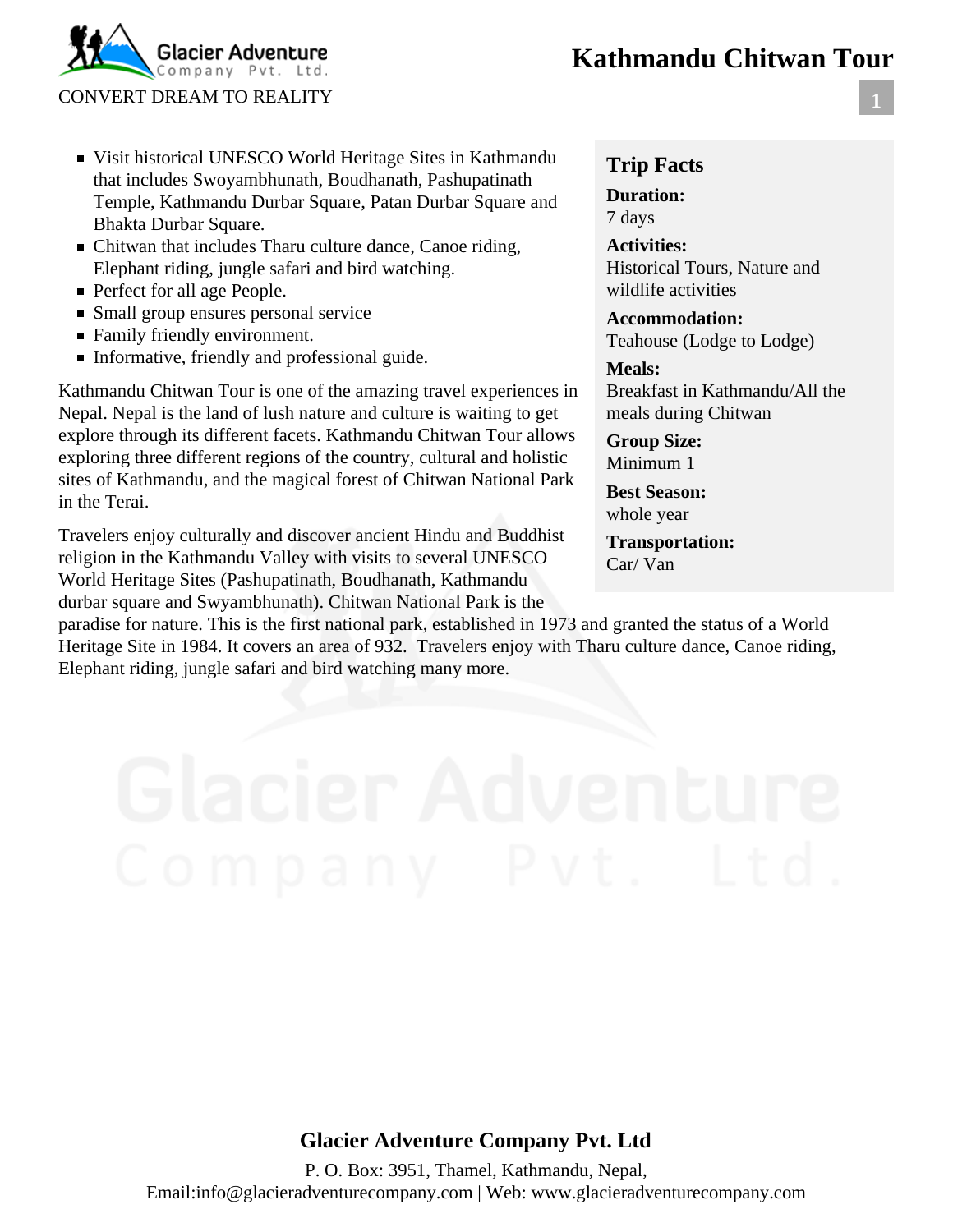**2**



# **Day to Day Itinerary**

#### **Day 1:Arrival in Kathmandu**

#### **Accommodation:** Tourist Standard Hotel | **Meal:** Welcome dinner

When the traveler arrives airport in Kathmandu, Our representative will meet you and transfer to the hotel, then take a rest in the evening time will have welcome dinner at Nepali restaurant.

#### **Day 2:Kathmandu sightseeing**

**Walking hr:** 6 hrs | **Accommodation:** Tourist Standard Hotel | **Meal:** Breakfast

After breakfast tour guide pick up you for a tour around Kathmandu valley (Pashupati Temple, Boudhanath, Swayambhu, Kathmandu Durbar square) when finished tour guide drops your hotel.

#### **Day 3:Kathmandu to Chitwan**

**Walking hr:** 5 hrs | **Accommodation:** Tourist Standard Hotel | **Meal:** Breakfast, Lunch & Dinner Early in the morning after breakfast go to bus park then bus leaves 7 am Kathmandu to Chitwan through the beautiful Nepalese countryside to reach the Sauraha Chitwan then transfer to the hotel. The guide explains about the tour program and the rest of the time explore the around Sauraha.

#### **Day 4:Whole day wild life activities**

#### **Accommodation:** Tourist Standard Hotel | **Meal:** Breakfast, Lunch & Dinner

Today is an important day for travelers, after breakfast start program, a Canoe ride on the Rapti River. Where is big opportunity to see many birds and Crocodile then Jungle walk on the National Park and visit Elephant breeding center after that back to hotel take a rest after that take an elephant bath on Rapti River then go to Elephant safari. In safari, time sees one horn rhino, wild boar, monkey and other smaller mammals that makes you an excellent day.

#### **Day 5:Chitwan to Kathmandu**

### **Walking hr:** 5 hrs | **Accommodation:** Tourist Standard Hotel | **Meal:** Breakfast

Early in the morning enjoy short bird watching tour then back to the hotel, have a breakfast and transfer to Sauraha bus park then bus leaves for Kathmandu through the beautiful Nepalese countryside to reach Kathmandu bus park transfer to hotel and rest of the time explore the around Thamel.

#### **Day 6:Patan and Bhaktapur**

**Walking hr:** 4 hrs | **Accommodation:** Tourist Standard Hotel | **Meal:** Breakfast

After breakfast tour guide pick up you for a tour around Kathmandu valley (Bhaktapur Durbar square and Patan Durbar square) when finished tour guide drops your hotel.

#### **Day 7:Departure day**

**Meal:** Breakfast

## **Glacier Adventure Company Pvt. Ltd**

P. O. Box: 3951, Thamel, Kathmandu, Nepal, Email:info@glacieradventurecompany.com | Web: www.glacieradventurecompany.com